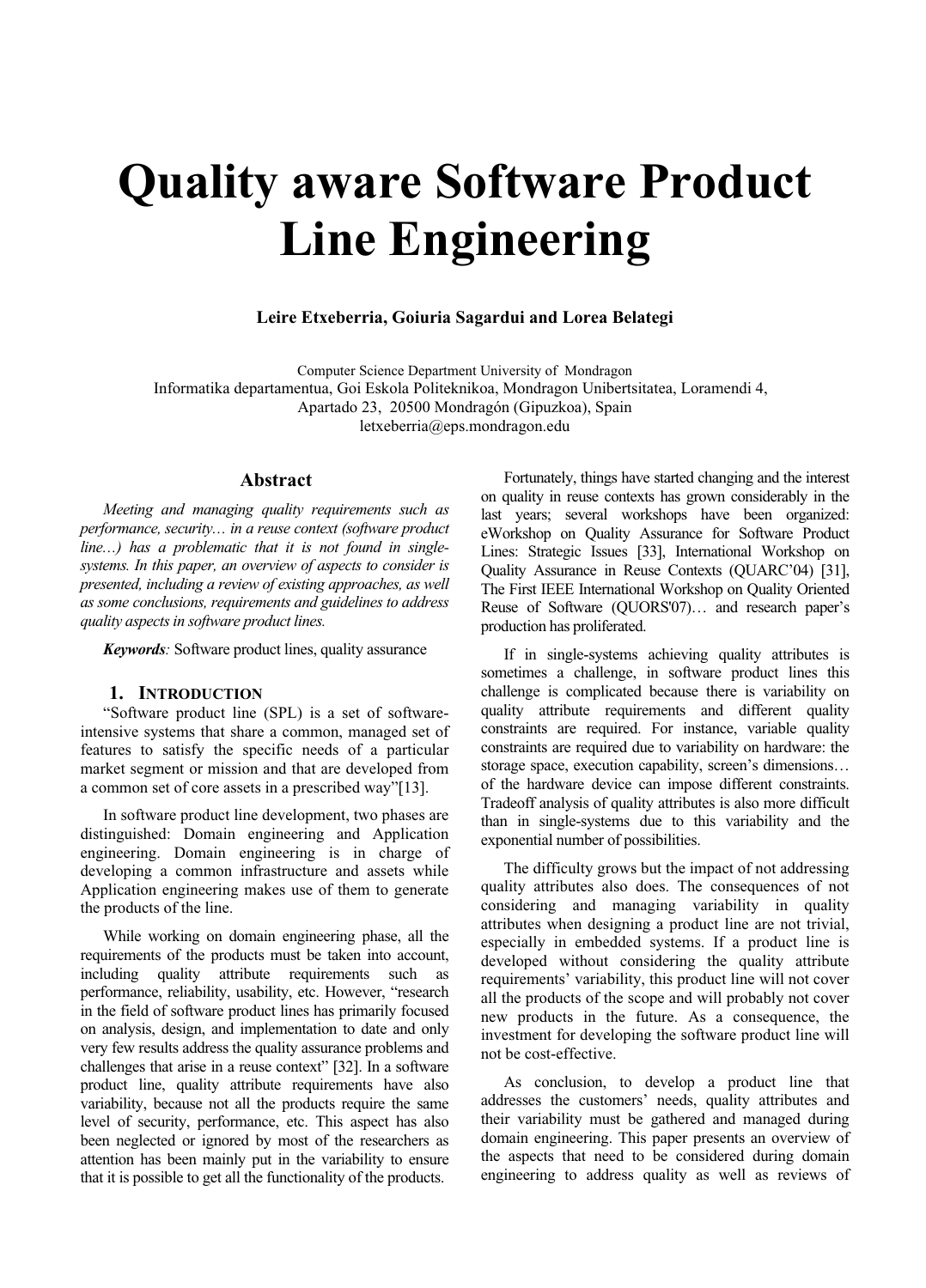methods and approaches for each aspect. The rest of the paper is organized as explained here. In Section 2, the tasks to meet quality requirements in a software product line are presented. In Section 3, an overview of existing methods and approaches for those tasks are reviewed and in section 4 conclusions and requirements for quality driven domain engineering are drawn. Finally, section 5 presents related work and section 6 future work.

# **2. ACHIEVING QUALITY IN SOFTWARE PRODUCT LINES**

As we have mentioned, it is vital to take into account quality requirements when developing software product lines. First of all, in the next subsection, what means quality in a software product line is explained and the specific classification of quality attributes for a software product line is presented.

#### **2.1. SOFTWAREQUALITY IN SOFTWARE PRODUCT LINES**

Software **quality** is the degree to which software possesses a desired combination of attributes [25]. There are two broad categories of quality attributes [4]: **Observable via execution** or **operational** such as performance, security, availability, usability… and **not observable via execution** or **development attributes** such as modifiability, portability, reusability, integrability, testability…

In a software product line, quality attribute requirements can be classified in two different types [18]: *Product-line quality attributes* and *domainrelevant attributes*. *Product-line quality attributes* are considered development attributes or non observable via execution. Whereas *domain-relevant quality attributes* usually are operational or observable via execution.

*Product-line quality attributes* are those that are inherent or specific to product-lines to undertake a set of related products as well as new future products. These attributes are the ones related to variability or flexibility. Assessing the variability of a product line ensures that it is possible to get all the functionality of the products in the envisioned scope; variability [55] understood as modifiability (to allow variation or evolution over time) and configurability (variability in the product space) to get a set of related products.

*Domain-relevant quality attributes* (such as safety in a safety-critical domain, performance in a real-time domain, etc.) must also be addressed in the product line, otherwise the implications or consequences can be very serious and difficult to fix. As different products of the domain can require different attribute values (not all products require the same level of security…), variability in the way the attribute is translated to the product is relevant for the assessment to assure that the realization of all the quality attributes for all the products in the product-line scope is possible.

# **2.2. QUALITY AWARE DOMAIN ENGINEERING**

Software product line practice seeks to achieve a number of goals including reduced costs, improved time to market, and improved quality of the products belonging to the product line. These goals will only be achieved if quality attributes, such as correctness and reliability, are continuous objectives from the earliest phases of development [39].

The importance that quality and quality assurance is acquiring in reuse contexts is justified because an error in a reusable asset can be propagated to a lot of products.

Regarding the previous classification of quality requirements, to date, *product-line quality attributes* such as extensibility, modifiability, etc. has received most of the attention: how to know if the line covers all the envisioned functionality of the products in the scope. Nevertheless, *domain-relevant quality attributes* have being neglected, especially the variability that those attributes can have in a software product line. This paper deals with what can be done to address *domain-relevant quality attributes* and their variability when developing a software product line.

To obtain the required quality levels, quality must be addressed from the beginning, not only at design time, which is the stage where quality is usually considered, it must be considered through all the life cycle. During requirement engineering quality requirements must be captured and modelled including variability aspects and during design, these requirements must be taken into account to get the most adequate design. Design's evaluation is also very important because it allows early problem detection in the life cycle. We have made a list of tasks or practices to perform during domain engineering to facilitate quality aware product line engineering (see Figure 1). Some of them are specific tasks and others consist on including a quality perspective in tasks that are performed in all software product line developments.

- 1. Quality variability modelling: To specify quality variability. Different products are going to have different quality levels and this information should be explicit.
- 2. Quality aware design: To take into account quality attributes including variability during software architecture design.
- 3. Architecture evaluation: To evaluate the design (taking into account the variability) to see if all the quality levels are fulfilled.
- 4. Quality aware implementation: To take into account quality attributes during software coding.
- 5. Quality testing: To assure that quality requirements are achieved once the product line assets have been developed.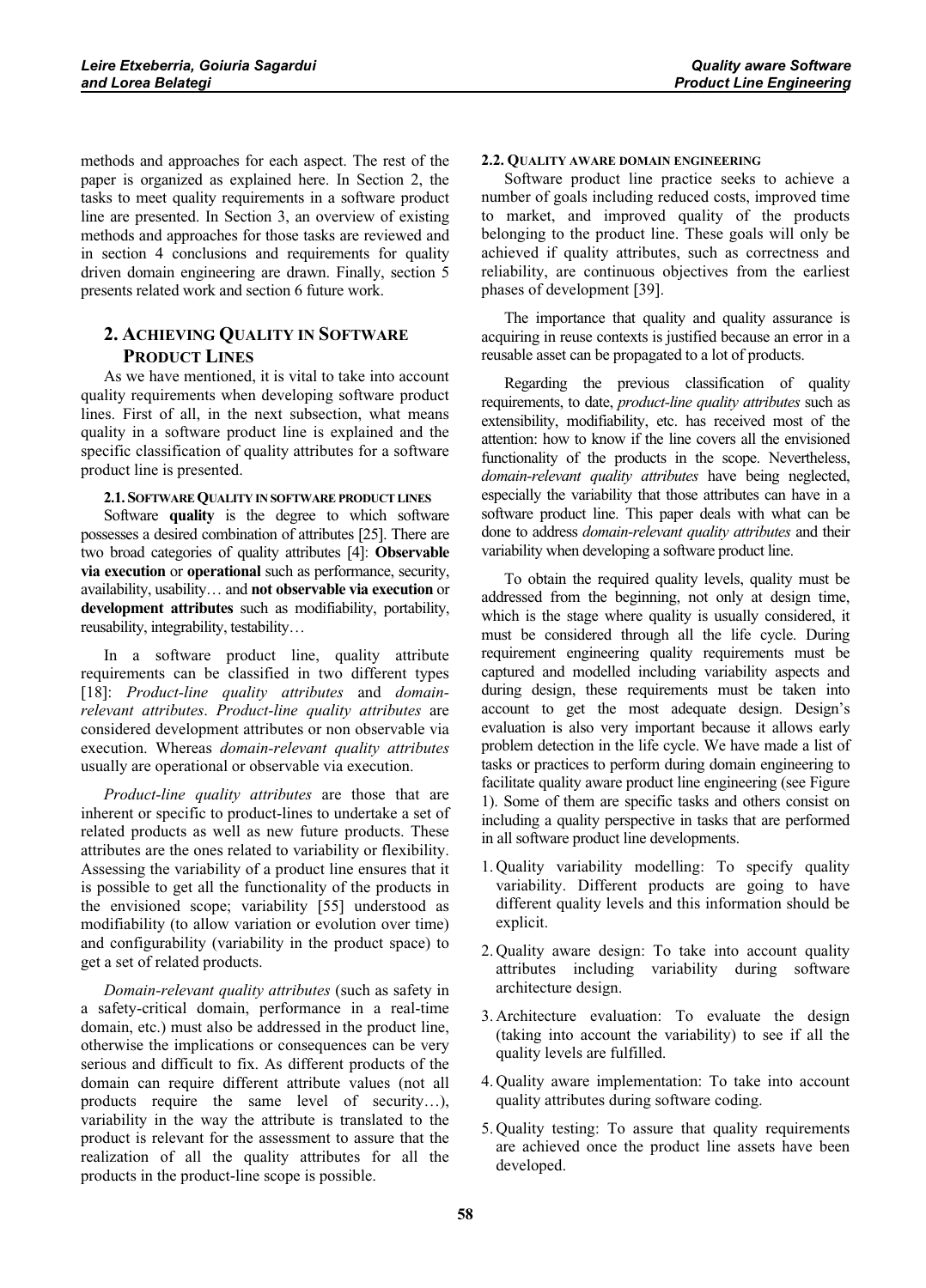

Figure 1: Quality aware domain engineering

# *Quality variability modelling*

In a software product line, different members of the line may require different levels of a quality attribute or a quality can be optional for some products (if the quality is not important for all products). Moreover, functionality and qualities are closely related and the selection of a functional feature can influence or impact on the quality level. Three different aspects of quality attribute variability must be considered, following the classification of quality attribute variability types of *Niemelä* [42]:

- *Optionality of a quality attribute*. For example, for one product of the line, performance is important but for others products of the same line there are not performance requirements.
- *Quality attribute levels or groups*. In a product line, quality attributes can have different priority levels. For example, for one product the performance requirements are extremely high, whereas for others those requirements are at the lowest level.
- *Impacts of functional variability on quality (Indirect variation)*. Functional variability can indirectly cause variation in the quality requirements.

To be able to assure quality aspects, the quality variability must be managed during all the life cycle and for it, quality variability modelling is essential including variability aspects of requirements, design and implementation.

Quality variability model is useful during domain engineering for addressing quality aspects taking into account their variability and also during application engineering when products are derived for facilitating a quality driven derivation.

There are some approaches for specifying quality attribute requirements that do not address variability explicitly. In a similar fashion, there are other approaches to specify varying requirements that do not address quality attributes [40]. However, there are also several methods that address quality attribute variability explicitly.

#### *Quality aware design*

During design, the software architecture of the product line is defined. "The software architecture of a program or computing system is the structure or structures of the system, which comprise software components, the externally visible properties of those components, and the relationships among them" [4]. The software architecture has a great influence on the system's final quality as it can inhibit or enable the product's quality attributes. For that reason quality requirements and their variability must be very present during architecture design.

#### *Architecture evaluation*

The architecture evaluation is "the systematic examination of the extent to which an architecture fulfils requirements" [17]. To be able to analyze the potential of an architecture to reach the required quality levels helps to find the problems early in the life cycle, when they are easier and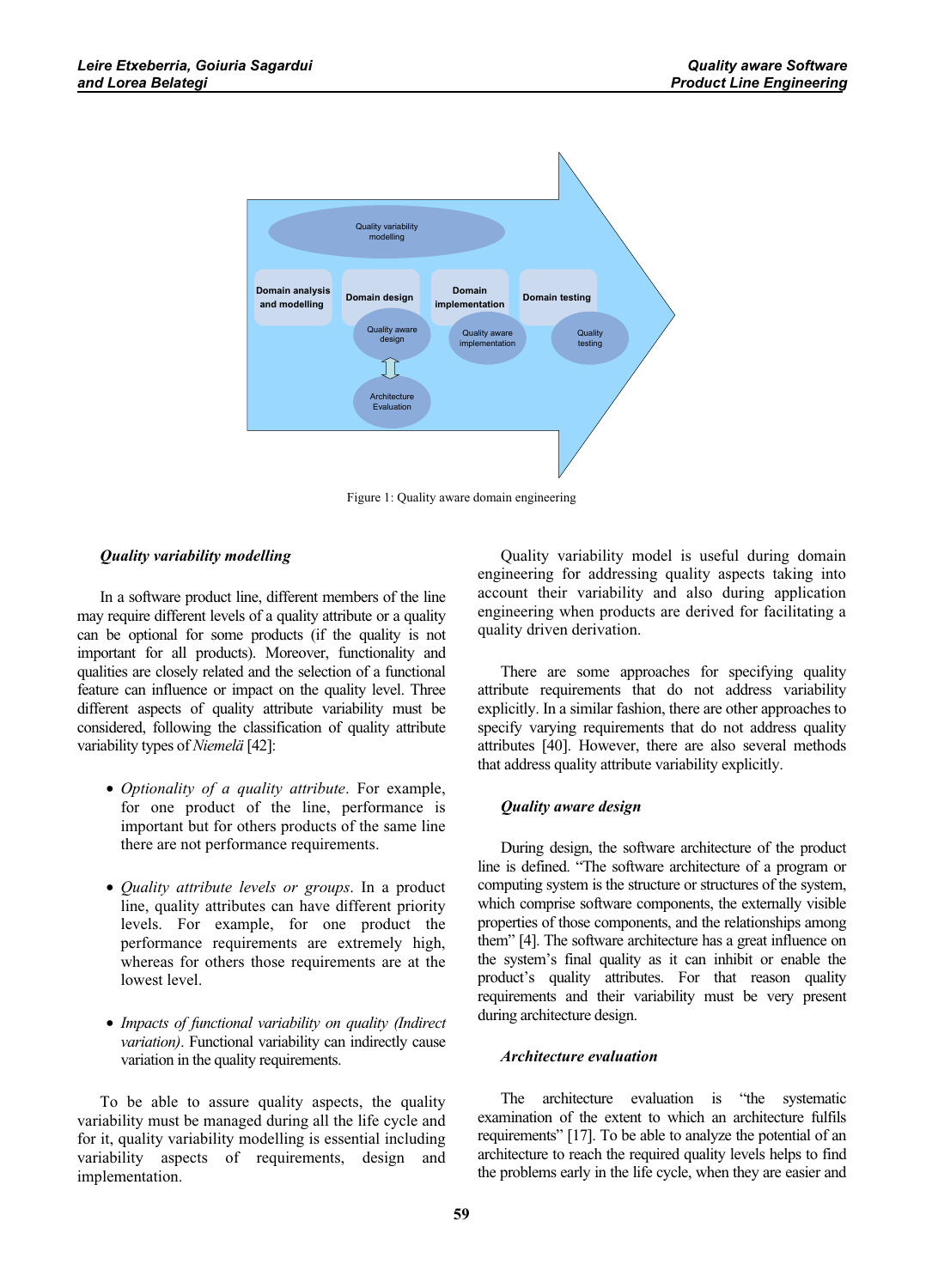cheaper to correct than in later stages such as implementation, testing or deployment. In the case of product-line architectures (PLAs) the architecture assessment becomes crucial to ensure that the PLA is flexible enough to support different products and to allow evolution.

# *Quality aware implementation*

The variability in functional and quality requirements must be implemented in the code. There exist lots of variation mechanisms but the overview of them is out of the scope of this paper.

# *Quality Testing*

"Testing is an approach to validate and verify the produced artefacts. It refers to any activity that validates and verifies through the comparison of an actual result, with the result the artefact is expected to produce, based on its specifications. Deviations from the expected results are termed failures". "A failure is considered to be the result of a defect in the artefact" [39]. Quality testing is used to assure that the product has the required quality requirements. In the case of a product line, those quality requirements may have variability as well.

# **3. OVERVIEW OF EXISTING METHODS AND APPROACHES REGARDING QUALITY IN SOFTWARE PRODUCT LINES**

In this section, an overview of methods and approaches for the previously identified tasks and practices is presented.

# **3.1. QUALITY VARIABILITY SPECIFICATION**

In a product line, there are often products with varying levels of quality attributes. A model where quality attribute variability is modelled as well as the impacts of functional variants on quality attributes is indispensable to take the most adequate decisions during design and derivation and get the required quality levels.

Seven modelling methods that address varying quality attributes have been compared:

• Goal-based model [23]: This approach proposes to use goal-oriented analysis in product lines. Goal-oriented requirement engineering is an approach that deals with quality attributes or nonfunctional requirements in single systems. Two sub-models are proposed: A functional goal model and a softgoal model. Quality attributes are

represented as soft-goals and the operation of those quality attributes is encoded in the functional goal sub-model as tasks. Priorities are given to each softgoal on a percentile scale to perform the analysis. And correlations are used to represent the links among functional goals and softgoals. Correlation links have different influence labels  $(-,-,?,+,++)$ . Those qualitative labels are converted to quantitative values: one value for satisfiability and another for deniability.

- F-SIG (Feature-softgoal interdependency graph) [29]: The main goal of this approach is to provide a framework to record design rationale in the form of interdependencies of variable features and quality attributes. To do that a new graph is proposed: F-SIG, a union of a feature model and a SIG (Softgoal interdependency graph) [11]. In F-SIG explicit and implicit contributions from features to quality attributes are modeled. To express the degree of influence, correlations may have also a label (break:--, hurt:-, unkown: ?, Help:  $+$ , Make:  $++$ ).
- COVAMOF [50]: COVAMOF is a framework for variability modelling in software product families. With this framework it is possible to model the variability on all layers of abstraction of the product family. This framework uses the CVV (COVAMOF Variability View) which has two views: Variation Point View and Dependency View. The CVV captures variability in the product family in terms of variation points and dependencies. Quality attributes can be modelled with dependencies, a dependency can specify a property that specifies the value of a quality attribute such as performance or memory usage. Association is used to associate variation points and dependencies.
- Extended feature model [7]: It is a feature model's extension to deal with extra-functional features. A notation that extends feature models with attributes, characteristics of a feature that can be measured such as availability, cost, latency, bandwidth and relations among attributes is being proposed. Every feature may have one or more attribute relations taking a range of values in either discrete or continuous domains. It also provides automatic reasoning on those extended feature models using CSP (Constraint Satisfaction Problems).
- Definition hierarchy [35]: The hierarchy method is a logical AND tree where topmost nodes are design objectives: architectural drivers and other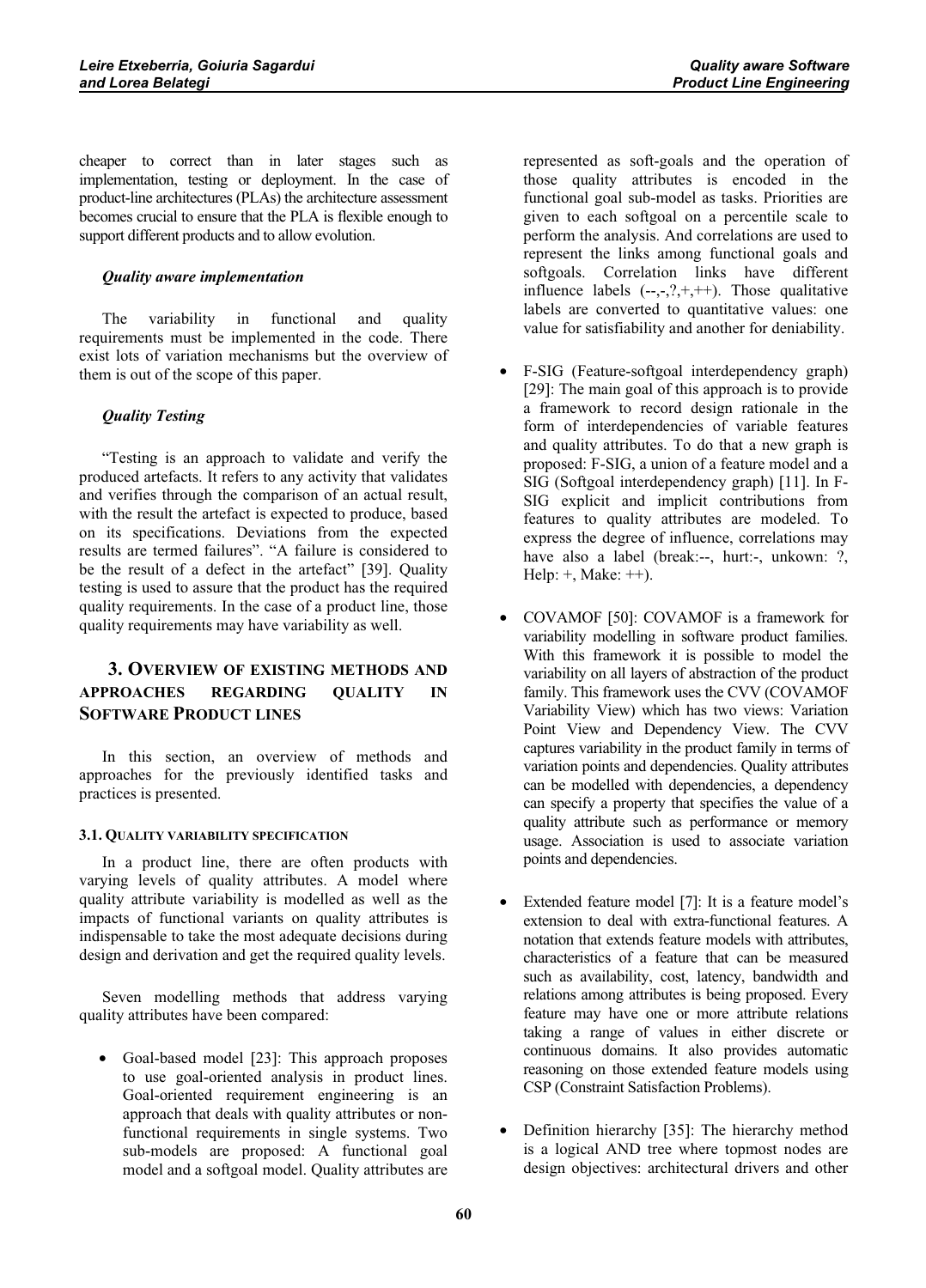quality attributes that the system is supposed to fulfil. The other nodes are design decisions and when an edge is between a design objective and a design decision it shows that this requirement is (partially) satisfied by design decisions. Each node in the definition hierarchy gets a priority that reflects the importance of that node to support the intention of its parent. Priorities are product specific; they are used as the mechanism to describe products in the definition hierarchy.

- Bayesian Belief Network: Zhang et al. [59] proposed a Bayesian Belief Network (BBN) based approach to quality prediction and assessment for a software product line. The BBN is used to explicitly model the impact of variants (especially design decisions) on system quality attributes. The feature model is used to capture functional requirements and the BBN model to capture the impact of functional variants on quality attributes.
- Quality Requirements of a Software Family (QRF) method [43] of VTT captures and maps the requirements of a product family in the family architecture by analyzing the needs of business and technology development stakeholders and the impact of these needs on the family architecture. The QRF consists of five steps: Impact analysis, which is defined through a framework that enables to define and negotiate requirements. In this step, it uses the i\* framework [10], a graph called the Strategic Dependency model to define different stakeholders' functionality requirements and quality requirements; Quality analysis, where quality requirements are expressed in a way in which they can later be traced and measured. In this step the quality requirements are prioritized (low, medium, high); Variability analysis, where quality requirements that vary on the business domain are defined. This variation is specified in the Strategic Dependency model; Hierarchical domain analysis is used to map common and variable Quality Aspects to functionality (hierarchical service categories) and Quality Representation to describe architecture in a way that quality requirements can be evaluated from the architectural models. For this last step, two main means are used: Architectural styles and patterns and a NFR (Non-Functional Requirements) framework to carry out a trade-off analysis and select the style that meets the quality requirements best; and profiles to extend the architectural models to support certain quality aspects.

These modelling approaches have been analyzed to see if they cover several requirements that we consider important for modelling quality attribute variability:

- Automatic reasoning: Different reasoning tasks should be interesting: get an approximate value or level for several quality attributes starting from a set of functional requirements, detect impossible configurations starting from a set of functional and quality requirements, detect conflicts among quality attributes and provide help to perform a trade off analysis...Due to the complexity of this analysis and reasoning, it is advisable to make it automatic. To achieve automatic reasoning artificial intelligence techniques are need such as Constraint Satisfaction Problems (CSP), Boolean Satisfiability Problems (SAT) and Binary Decision Diagrams (BDD) [6].
- Quality attribute characterization: Quality attributes have vague definitions. In different domains, one quality attribute may not mean exactly the same or different names are used for the same concept. So it is necessary to specify and make quality attributes more concrete. A mechanism for describing and explaining a quality attribute adequately must be provided: A structure where a quality attribute may be explained through refinement of different levels.
- Optionality: In one product one attribute may be important and in another one this attribute may not be required. So this attribute is optional in the product line. This variability must be represented and not only at product level. It is not enough to specify this optionality when deriving products.
- Levels: Different priority levels in quality attributes are need. For example, for one family member the extensibility requirements are extremely high, whereas for others those requirements are at the lowest level. However, quality attributes are not easy to quantify due to their nature, only more concrete concepts (refinement results) may be quantified. It is necessary to provide a way to define different levels (high, medium, low) at quality attribute high level and map those levels to more concrete concerns' values.
- Quantitative and qualitative: Indirect variation must be represented with qualitative and quantitative impacts and means must be provided to quantify qualitative influences to be able to do an automatic analysis.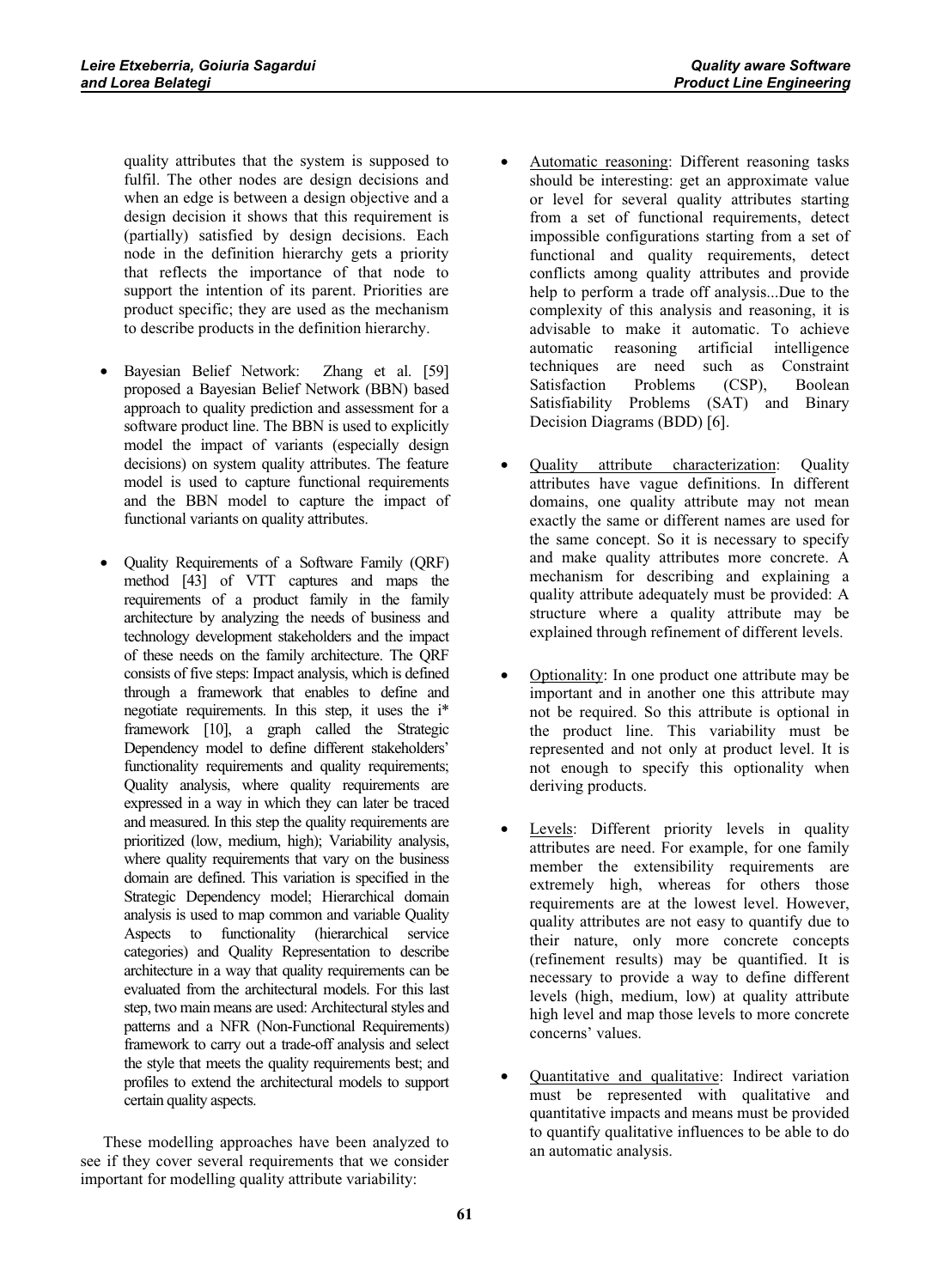Group impacts: There are some types of influential relationships that must be addressed, for instance, the influence of a group of variants. The impact of two variants together is not always the sum of the individual impacts of those two variants alone. For instance, in some applications the price of some packages that have several

features or options together may be cheaper that buying all the features separately.

None of the evaluated approaches meets all the identified requirements (see Table 1). In the paper [19] can be found a more completed analysis of some of the methods.

| Requirement          | Automatic      | QA               | Optionality at | Priority levels | Quantitative and | Group impacts  |  |  |  |  |
|----------------------|----------------|------------------|----------------|-----------------|------------------|----------------|--|--|--|--|
| Approach             | reasoning      | characterization | PL level       |                 | Oualitative      |                |  |  |  |  |
| Goal-based model     | Yes            | Yes              | N <sub>0</sub> | No              | Yes              | N <sub>0</sub> |  |  |  |  |
| $F-SIG$              | N <sub>0</sub> | Yes              | N <sub>0</sub> | No              | N <sub>0</sub>   | N <sub>0</sub> |  |  |  |  |
| <b>COVAMOF</b>       | Yes            | N <sub>0</sub>   | N <sub>0</sub> | No              | Yes              | Yes            |  |  |  |  |
| <b>Extended FM</b>   | Yes            | No               | N <sub>0</sub> | No              | N <sub>0</sub>   | N <sub>0</sub> |  |  |  |  |
| Definition Hierarchy | N <sub>0</sub> | <b>Yes</b>       | More or less   | No              | Yes              | N <sub>0</sub> |  |  |  |  |
| <b>BBN</b>           | Yes            | N <sub>0</sub>   | N <sub>0</sub> | More or less    | Yes              | Yes            |  |  |  |  |
| QRF                  | N <sub>0</sub> | More or less     | Yes            | Yes             | N <sub>0</sub>   | N <sub>0</sub> |  |  |  |  |

#### Table 1: Evaluated methods

#### **3.2. QUALITY AWARE DESIGN METHODS**

There are quite a lot specific methods to design product-line software architectures but not all take into account quality requirements explicitly. Some of the methods that are quality aware are: QADA [38], QUASAR [54], QASAR [9], PuLSE-DSSA [5] and SEI's PL initiative [13].

• PuLSE-DSSA: The input data for this method is a scope definition and a domain model, where the former defines the business case for the development of the product line and the latter describes common aspects and variations of applications within the product line. The output of PuLSE-DSSA is a product line architecture. The resulting architecture is evaluated according to the architecture evaluation plan. If at least some test failed, the underlying problems are examined in order to determine how the architecture development process can be continued.

• QUASAR: QUASAR is a framework that supports Quality – Driven System Architecting of product families. It is organized on three major workflows. The Preparation Workflow provides activities that support early architectural considerations. The activities of the Modelling Workflow are responsible of modelling architectural views and the variability within each view. The Evaluation Workflow includes activities to analyze the architecture consistency, variability coverage, and the achievement of qualities.

• QASAR: The Quality Attribute-oriented Software Architecture design method (QASAR) is an architecture

design method that uses explicit assessment, and design for the quality requirements of a software system. It consists of two iterative processes of which the inner iteration contains three parts: functionality-based architecture design, assessment and transformation to quality requirements. Whereas the outer iteration refers to a requirement selection process. In this process a subset of requirements is selected and this subset is used for the inner iteration. QASAR does not focus on a single quality attribute but rather provides a generic method and steps for the assessment and reasoning of tradeoffs for different quality attributes.

• QADA: The QADA (Quality-driven Architecture Design and quality Analysis) method provides a systematic way to transform functional and quality requirements into software architecture. The method also uses styles and patterns as guides to carry out quality requirements in architectural descriptions with a documented design rationale.

• SEI's Product Line initiative: This approach uses the Architecture Based Design (ABD) method. This method of design addresses functional, quality and business requirements.

Only one of these methods (QADA) takes into consideration explicitly the variability in quality attributes.

#### **3.3. ARCHITECTURE EVALUATION**

In this section, software architecture evaluation methods that are related to software product lines are compared. The methods are classified in groups depending on the evaluation time and goal: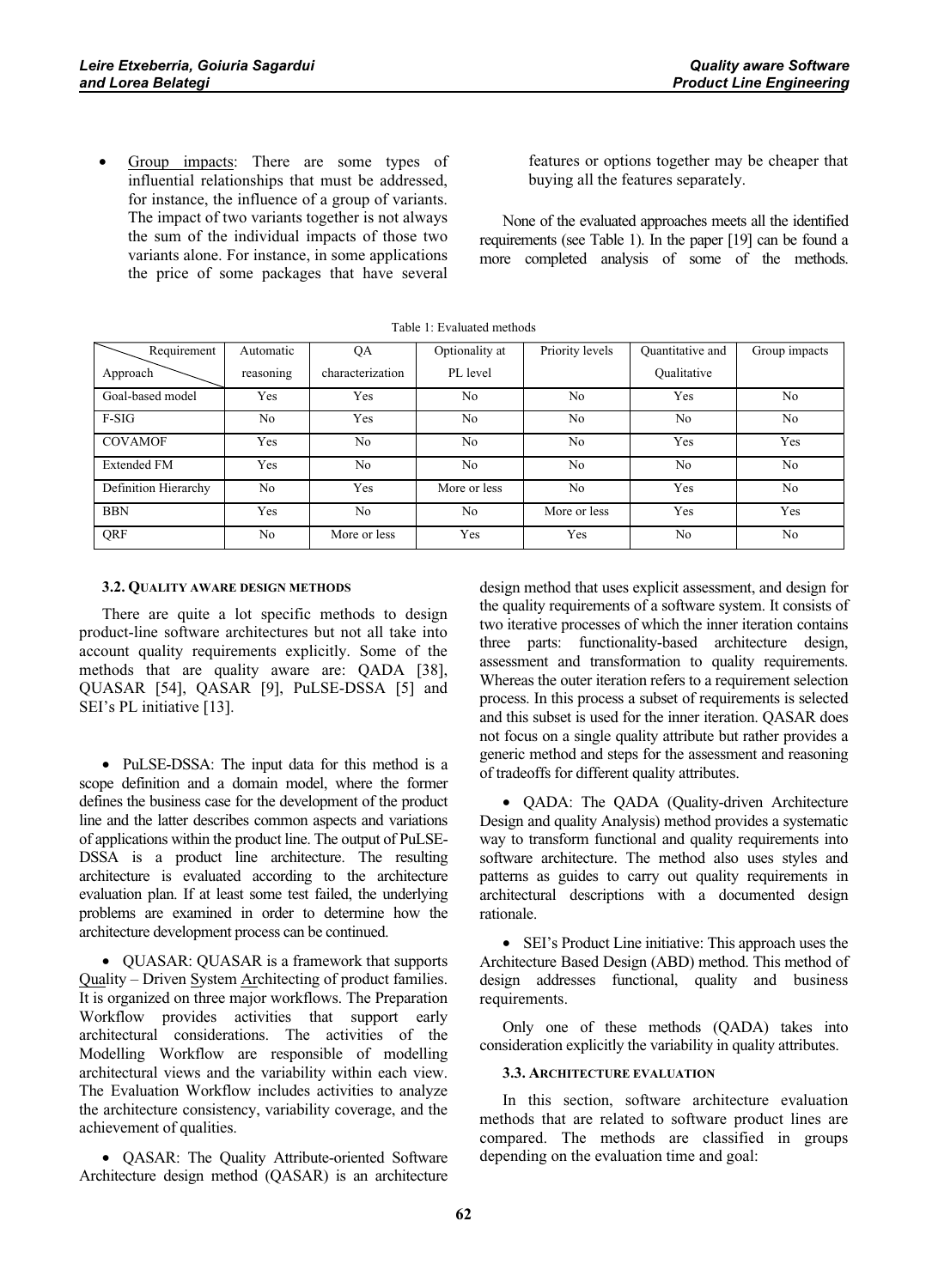- Methods to evaluate architectures at *design phase*: Methods that are used during product line architecture design.
- Methods to evaluate *existing product-line architectures*: Methods to evaluate the software architecture of (already developed) productlines.
- Methods to assess *variability*: The variability is a key aspect in software product lines and there are several methods that focus on this quality attribute.
- Methods oriented to evaluate *existing product architectures* to use them as basis for the product-line: Methods that are used when there exist legacy systems whose architectures can be used as a starting point for the product line.
- Methods to evaluate *both product line architecture and instantiated product architectures*: In a software product line, there are two moments where evaluation can be performed: during domain engineering and during application engineering and there are also methods that allow performing evaluations on both levels in a coordinated way.
- *Metrics*: Software product line architecture metrics to assess quality aspects.
- *Single-system architecture* evaluation methods: Methods that are not specific for product lines but can be used to evaluate product line architectures.

There are different methods to evaluate product-line architectures *in the design phase*: FAAM (Family Architecture Assessment Method) [17] to evaluate the information-system family's architectures, the QADA (Quality-driven Architecture Design and quality Analysis) approach [38] has two methods to analyse product-line architectures: The RAP (Reliability and Availability Prediction) method [26] to evaluate software reliability and availability of the architectural model and the IEE (Integrability and Extensibility Evaluation) method [44] for integrability and extensibility evaluation,  $REDA<sup>1</sup>$  (Reliability Evaluation of Domain Architectures) [2] to analyse the reliability of a PLA and D-SAAM (Distributed SAAM) [24], a variant of SAAM to evaluate reference architectures.

For *existing product-line architectures evaluation*: Gannod and Lutz [22] propose an approach that evaluates quality and functional requirements, Maccari [36] proposes a method to assess evolution and Riva and Rosso [49] adapt Maccari's approach.

There are some methods that *assess variability*, one of the key aspects in product-lines, at architectural-level: SBA (Scenario-Based Architecting) [1] is a method to identify and quantify the potential benefits of the different architectural variability options. There are also others that work at all layers of abstraction and not only at the software architecture: Wijnstra's approach [58] and COSVAM (The COVAMOF Software Variability Assessment Method) [15].

There are also methods oriented to evaluate *existing product architectures* to use them as basis for the product-line: SACAM (Software Architecture Comparison Analysis Method) [51] which is a method to compare architectures and Korhonen's approach [34] which analyses whether an architecture can be used as a basis for a product-line or not.

There is a method to evaluate both product line architectures and instantiated product architectures: HoPLAA [45] (Holistic Product Line Architecture Assessment), an adaptation of ATAM (Architecture Tradeoff Analysis Method) for product lines. This method introduces variability in the quality attribute utility tree used for evaluation. HoPLAA addresses the requirements for the evaluation of software product line architectures in an integrated, holistic approach. It is executed in two stages; the first stage focuses on the core architecture evaluation, while the second stage targets the evaluation of individual product architectures.

There are also specific *metrics* defined for PLAs: service usage metrics [56] and Rahman's metrics [47].

There are some very popular architecture evaluation methods that can be also used to evaluate product-line architectures like SAAM (Software Architecture Analysis Method) [12] and its variants. And the successor of SAAM: ATAM (Architecture Trade-off Analysis Method) [12]. These methods are not product-line specific, they are used to evaluate single-product architectures but they are adequate to address qualities that are *product-line quality attributes* such as maintainability and extensibility among others. ATAM has been used in product-line contexts [20] [21], even though there is no special treatment in ATAM for product-line architectures; in these case studies the product-line particular aspects are addressed implicitly as quality requirements.

In the next table, a summary of the performed comparison is presented. In [18] a more completed survey of most of the methods can be found.

<sup>1</sup> This abbreviated name is not original, it is used for convenience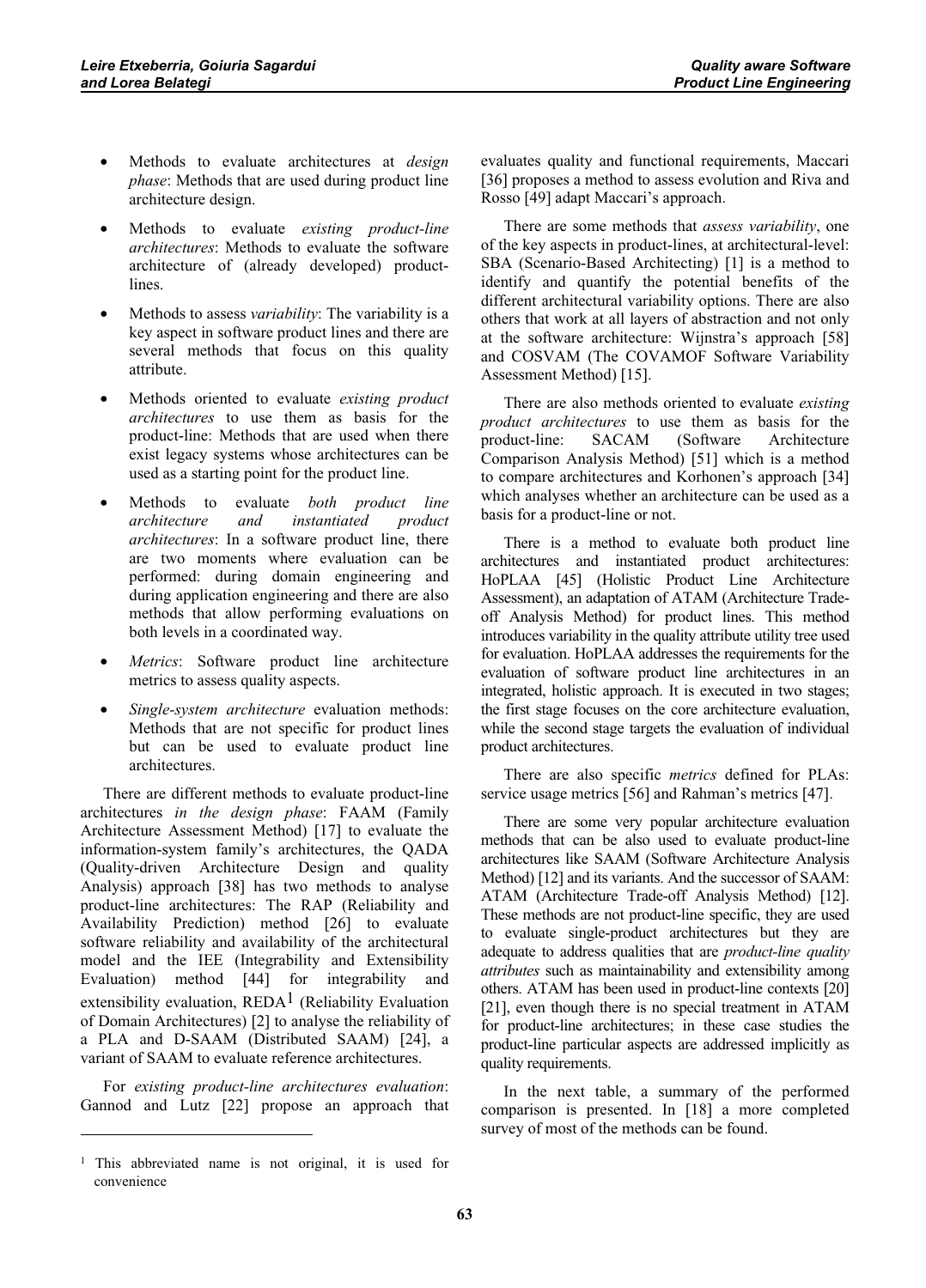| <b>Evaluation Method</b>          | Goal                                                   | <b>Attribute Types</b>                        | Evaluation                        | <b>Process Description</b>                  | <b>Method's validation</b>             | <b>Relation with</b>         |
|-----------------------------------|--------------------------------------------------------|-----------------------------------------------|-----------------------------------|---------------------------------------------|----------------------------------------|------------------------------|
|                                   |                                                        |                                               | Techniques                        |                                             |                                        | other methods                |
| FAAM (Family                      | Stakeholder oriented                                   | PL qualities:                                 | Scenarios, other                  | Very detailed: Steps,                       | 2 case studies in                      | Extends                      |
| Architecture                      | assessment of                                          | Interoperability,                             | techniques                        | guidelines, roles                           | different domains                      | SAAM                         |
| Assessment Method)                | information-system<br>family's architectures           | extensibility                                 |                                   |                                             |                                        |                              |
| REDA (Reliability                 | Evaluate PLAs to                                       | Domain qualities:                             | Failure cases.                    | Reasonable: Steps,                          | Case study in                          |                              |
| Evaluation of Domain              | predict reliability                                    | Reliability                                   | qualitative reliability           | techniques                                  | automotive control                     |                              |
| Architectures)                    |                                                        |                                               | model (QIRM),<br>metrics          |                                             | systems                                |                              |
| D-SAAM (Distributed               | Evaluate reference                                     | PL qualities:                                 | Scenarios                         | Well explained:                             | Applied on a copier                    | Variant of                   |
| SAAM)                             | architectures reducing<br>the organisational<br>impact | Maintainability                               |                                   | Steps, guidelines,<br>roles                 | systems PLA                            | <b>SAAM</b>                  |
| RAP                               | Method for                                             | Domain qualities:                             | Markov chain model,               | Well explained:                             | One case example                       | $\blacksquare$               |
|                                   | evaluating software<br>reliability and                 | Reliability and availability                  | simulations,<br>estimations       | Steps, guidelines                           |                                        |                              |
|                                   | availability from the                                  |                                               |                                   |                                             |                                        |                              |
| <b>IEE</b>                        | architectural mode<br>Method for                       | PL qualities: Integrability                   | Scenarios                         | Reasonable: Steps,                          | One case example                       | ÷,                           |
|                                   | integrability and                                      | and extensibility                             |                                   | guidelines                                  |                                        |                              |
|                                   | extensibility<br>evaluation.                           |                                               |                                   |                                             |                                        |                              |
| Gannod and Lutz's                 | Analyse an existing                                    | PL qualities:                                 | Scenarios and model               | Reasonable: Steps,                          | Applied on a                           | Includes a step              |
| approach                          | <b>PLA</b>                                             | Modifiability<br>Common behaviour             | checking                          | guidelines                                  | telescopes PL                          | similar to<br><b>SAAM</b>    |
| Maccari's approach                | Assess the capability                                  | PL qualities: Evolution                       | Scenarios                         | Briefly explained but                       | 2 case studies in                      |                              |
|                                   | of a PLA to adapt to<br>evolution                      | related ones: Scalability,<br>modifiability   |                                   | illustrated through<br>case studies         | different domains                      |                              |
| Riva and Rosso's                  | Assess PLAs for                                        | PL qualities: Flexibility,                    | Scenarios,                        | Explained with a                            | Case study in a                        | Adapts                       |
| approach                          | evolution                                              | modifiability                                 | experience-based<br>analysis      | case study                                  | mobile terminals<br><b>PLA</b>         | Maccari's<br>approach        |
| SBA (Scenario-Based               | Identify and quantify                                  | PL qualities: Variability                     | Scenario-based                    | Well explained:                             | 2 case studies of the                  | Uses                         |
| Architecting)                     | the benefits of<br>different variability               |                                               | quantitative analysis             | Steps, guidelines                           | medical domain                         | SQUASH [52]                  |
| COSVAM (The                       | options<br>Evaluate the                                | PL qualities: Variability                     | Product scenarios,                | Well explained:                             | Applied on an                          |                              |
| <b>COVAMOF Software</b>           | variability of a PL in                                 |                                               | expert-based                      | Steps, guidelines                           | intelligent traffic                    |                              |
|                                   | a evolution context                                    |                                               | analysis                          |                                             | systems PL                             |                              |
| Variability Assessment<br>Method) |                                                        |                                               |                                   |                                             |                                        |                              |
|                                   |                                                        |                                               |                                   |                                             |                                        |                              |
| Wijnstra's approach               | Assess a PL for the<br>way it deals with               | PL qualities: Variability                     | Study the gathered<br>information | An overview                                 | Case study in the<br>medical domain    |                              |
|                                   | variation                                              |                                               |                                   |                                             |                                        |                              |
| <b>SACAM</b> (Software            | Compare candidate<br>architectures                     | PL qualities<br><b>Domain qualities</b>       | Scenarios, tactics<br>and metrics | Detailed explanation:<br>Steps, guidelines, | An example to<br>illustrate the method | ÷,                           |
| Architecture                      | (existing product                                      |                                               |                                   | participants                                |                                        |                              |
| Comparison Analysis               | architectures)                                         |                                               |                                   |                                             |                                        |                              |
| Method)                           |                                                        |                                               |                                   |                                             |                                        |                              |
| Korhonen's approach               | Assess system<br>adaptability to a                     | PL qualities:<br>Adaptability,                | Scenarios                         | Explained with a<br>case study              | Applied on a case<br>study of mobile   | Loosely based<br>on SAAM and |
|                                   | product family                                         | configurability                               |                                   |                                             | machines                               | ATAM                         |
|                                   |                                                        | Domain qualities:<br>Reliability, performance |                                   |                                             |                                        |                              |
| HoPLAA                            | Evaluation of                                          | PL qualities                                  | Scenarios                         | Comprehensively                             | A example                              | Adaptation of                |
|                                   | software product line<br>architectures in an           | <b>Domain qualities</b>                       |                                   | explained                                   |                                        | ATAM                         |
|                                   | integrated, holistic                                   |                                               |                                   |                                             |                                        |                              |
|                                   | approach                                               |                                               |                                   |                                             |                                        |                              |
| Service Utilization               | Assess and improve<br>PLAs                             | PL qualities:<br>Structural soundness         | Metrics                           | Comprehensively<br>explained                | Case study in a<br>digital library PLA | ä,                           |
| metrics                           |                                                        |                                               |                                   |                                             |                                        |                              |
| Rahman's metrics                  | Measure the quality<br>attributes of a PLA             | PL qualities: Reusability,<br>modularity      | Metrics                           | Reasonable                                  | Case study in a<br>library system      | Include<br>Service           |
|                                   |                                                        |                                               |                                   |                                             |                                        | Utilization<br>metrics       |

# Table 2: Comparison of evaluation methods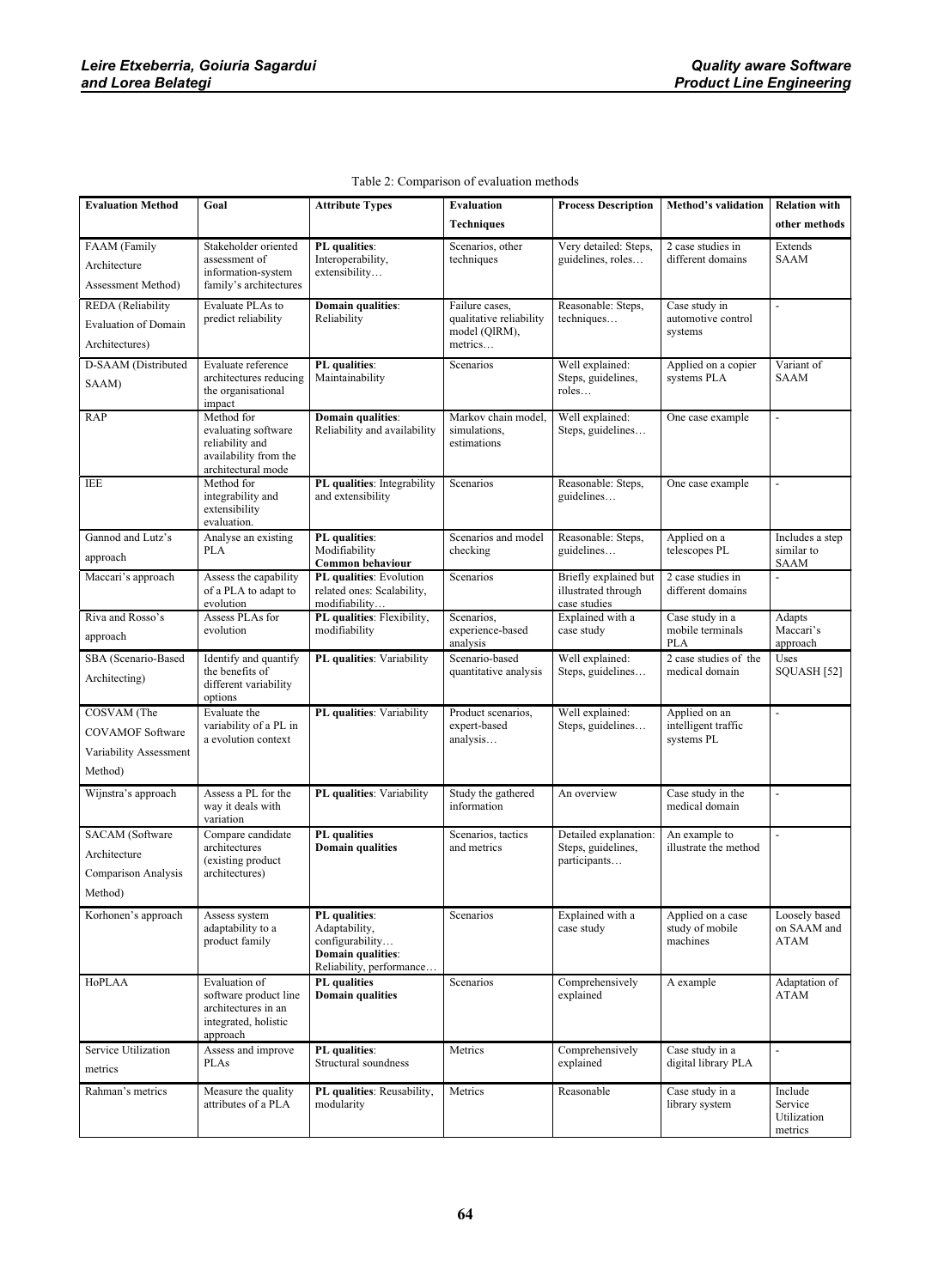# **3.4. TESTING**

There are several approaches for software product lines testing: Nebut at al. [41] defines an approach to make the test generation automatic, ScenTED (Scenario-based Test case Derivation) [46] approach also facilitates the derivation of test cases from use cases, *McGregor* [39] also presents some testing practices for product lines, PLUTO [8] testing methodology, testing tools for product lines such as RITA [30], etc. However, most of the approaches focus on functional requirement's testing and non-functional requirements are not addressed explicitly. To the best of our knowledge, there is only one product line testing technique that addresses a quality attribute (performance) [48].

# **4. CONCLUSIONS AND REQUIREMENTS FOR QUALITY DRIVEN DOMAIN ENGINEERING**

#### Modelling

No modelling approach meets all the identified requirements. As a conclusion a new approach or an extension of an existing approach could be interesting to address all the identified requirements to model variable quality attributes.

#### Quality aware design

Only one of the methods considers explicitly the variability in quality requirements.

#### Evaluation

Among the surveyed evaluation methods, most of them focus on evaluating *product-line quality attributes* (flexibility) at product-line architecture level and there are few methods to evaluate execution or *domainrelevant quality attributes* (performance, reliability…). And there is only one method to evaluate both architectures in a holistic way.

However, there are (no product-line specific) singlesystem architecture evaluation methods that can be used for derived product architectures and also for PLAs. Single-product architecture evaluation is quite a mature field where a lot of research has been done and techniques and methods developed.

Regarding product line architecture evaluation, there is an issue that no method answers and that is worth mentioning. To assess all the instances of the productline may not be worthwhile due to the high cost. However, it is possible to shorten product-architecture evaluations because the product architecture evaluation is a variation of the product-line architecture evaluation. But, as far as we know, no way has been provided to reduce the number of evaluations in a cost-effective way while evaluating the whole line.

#### Testing

There is only one software product line testing technique that addresses a quality attribute.

In general, quality in software product lines is an area in which more research would be welcome. About the studied approaches, QADA is one of the most complete approaches, it covers most of the identified tasks: it includes a modelling approach; QRF, a design method and evaluation methods RAP and IEE. However, QADA has also its inconveniences as it does not cover all the requirements for modelling quality variability and it is quite complicated to apply.

#### **5. RELATED WORK**

In this paper, several method comparisons that can help to assess quality aspects in software product lines are presented.

There are many surveys related to software product lines, for instance, [14] presents a survey of software reuse processes, where several product line processes are compared and [37] presents an overview of software product line architecture design methods.

There are also some survey papers of single-system software architecture evaluation methods: [16], a comparison of scenario based methods [28][3], survey of methods for reliability and availability evaluation [27]. And also one of our previous works, a survey of specific software architecture methods for software product lines [18]. There also are surveys on software product line testing such as [53].

However, none of the works provide a global view of approaches and methods to address and assess quality attributes during all the development phase.

#### **6. FUTURE WORK**

We are working on developing a method and tool support for facilitating quality aware software product line engineering. The method is based on a variability model where functional and quality variability are modelled. This method is used to facilitate quality assessment and management during software product line engineering and also to allow quality aware derivation of products.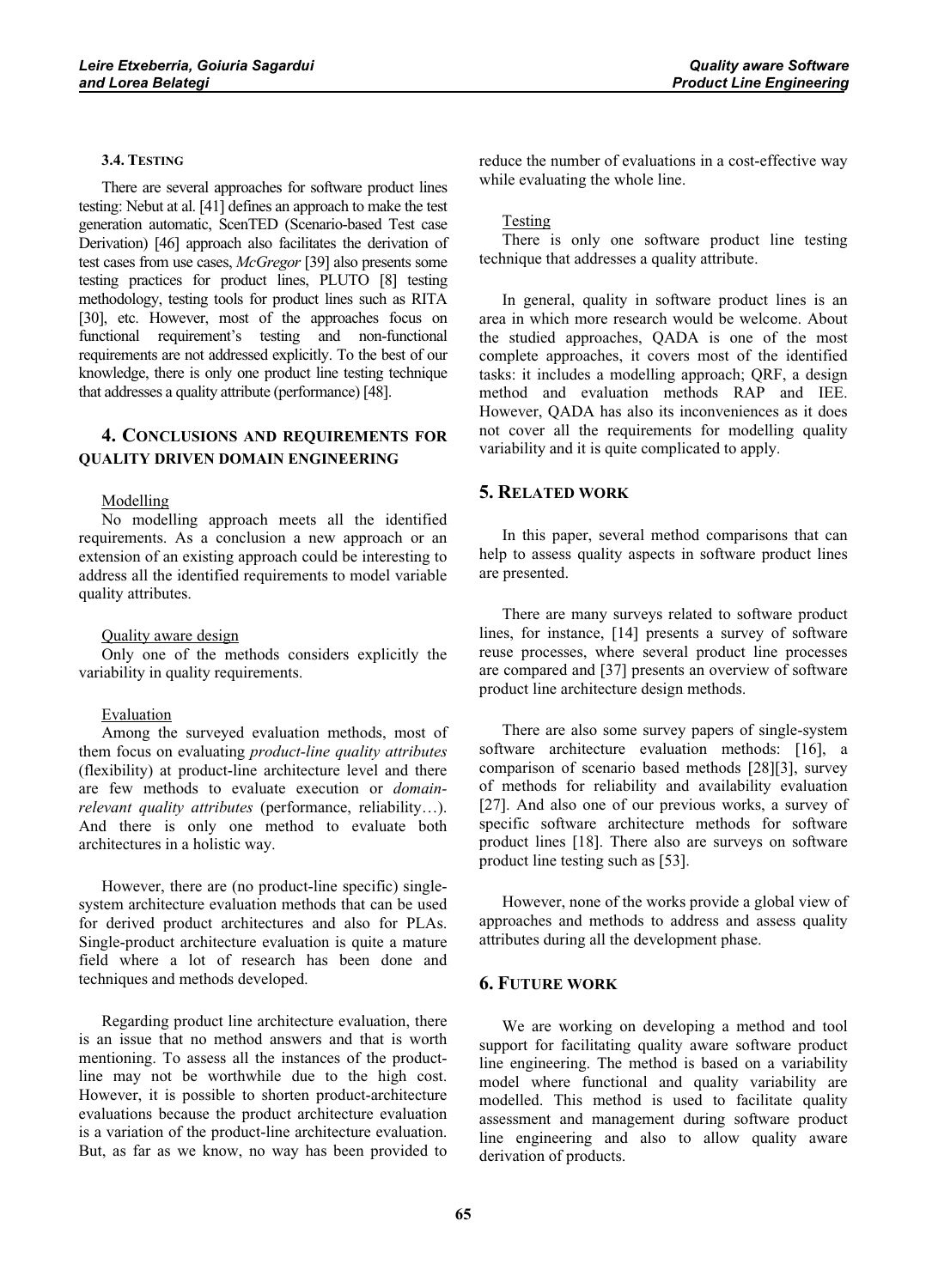Quality assessment in software product line, has a high cost if all the instances of the product-line are assessed and there are few methods to validate operational qualities in software product lines that take into account variability. However, quality variability (the variability model) may provide useful information about which products should be validated. This way it is possible to focus on representative products and reduce the number of validations in a cost-effective way instead of validating all the products. Quality validation can be performed at different stages: during design (software architecture evaluation) or after implementation (testing). Using our method, it is possible to use validation methods for single systems, which is a quite a mature field, where a lot of research techniques and methods have been developed.

# **ACKNOWLEDGEMENTS**

This work was partially supported by The Basque Government's Department of Education, universities and research. Leire Etxeberria enjoys a doctoral grant of the researchers' formation program.

# **REFERENCES**

- [1] P. America, D. K. Hammer, M. T. Ionita, J. H. Obbink, and E. Rommes. Scenario-based decision making for architectural variability in product families. *Software Process: Improvement and Practice*, 10(2):171–187, 2005.
- [2] M. Auerswald, M. Herrmann, S. Kowalewski, and V. Schulte-Coerne. Reliability-oriented product line engineering of embedded systems. In *PFE '01: Revised Papers from the 4th International Workshop on Software Product-Family Engineering*, pages 83–100, London, UK, 2002. Springer-Verlag.
- [3] M. A. Babar and I. Gorton. Comparison of scenario-based software architecture evaluation methods. In *APSEC '04: Proceedings of the 11th Asia-Pacific Software Engineering Conference (APSEC'04)*, pages 600–607, Washington, DC, USA, 2004. IEEE Computer Society.
- [4] L. Bass, P. Clements, and R. Kazman. *Software architecture in practice*. Addison-Wesley Longman Publishing Co., Inc., Boston, MA, USA, 1998.
- [5] J. Bayer, O. Flege, and C. Gacek. Creating product line architectures. In F. van der Linden,

editor, *Software Architectures for Product Families, International Workshop IW-SAPF-3*, volume 1951 of *Lecture Notes in Computer Science*, pages 210–216. Springer, 2000.

- [6] D. Benavides, S. Segura, P. Trinidad, and A. Ruiz-Cortés. A first step towards a framework for the automated analysis of feature models. In *SPLC, Software Product Line Conference*, 2006.
- [7] D. Benavides, P. Trinidad, and A. Ruiz-Cortés. Automated reasoning on feature models. In O. Pastor and J. F. e Cunha, editors, *Advanced Information Systems Engineering, 17th International Conference, CAiSE, Proceedings*, volume 3520 of *Lecture Notes in Computer Science*, pages 491–503. Springer, 2005.
- [8] A. Bertolino and S. Gnesi. Pluto: A test methodology for product families. In van der Linden PFE2003, pages 181–197.
- [9] J. Bosch. *Design and use of software architectures: adopting and evolving a productline approach*. ACM Press/Addison-Wesley Publishing Co., New York, NY, USA, 2000.
- [10] L. Chung, D. Gross, and E. S. K. Yu. Architectural design to meet stakeholder requirements. In *WICSA1: Proceedings of the TC2 First Working IFIP Conference on Software Architecture (WICSA1)*, pages 545–564, Deventer, The Netherlands, The Netherlands, 1999. Kluwer, B.V.
- [11] L. Chung, B. A. Nixon, E. Yu, and J. Mylopoulos. *Non-Functional Requirements in Software Engineering (The Kluwer International Series in Software Engineering Volume 5)*. Springer, October 1999.
- [12] P. Clements, R. Kazman, and M. Klein. *Evaluating Software Architectures: Methods and Case Studies*. Addison-Wesley Professional, January 2002.
- [13] P. Clements, L. Northrop, and L. M. Northrop. *Software Product Lines: Practices and Patterns*. Addison-Wesley Professional, August 2001.
- [14] E. S. de Almeida, A. Alvaro, D. Lucrédio, V. C. Garcia, and S. R. de Lemos Meira. A survey on software reuse processes. In D. Zhang, T. M. Khoshgoftaar, and M.-L. Shyu, editors, *IRI*, pages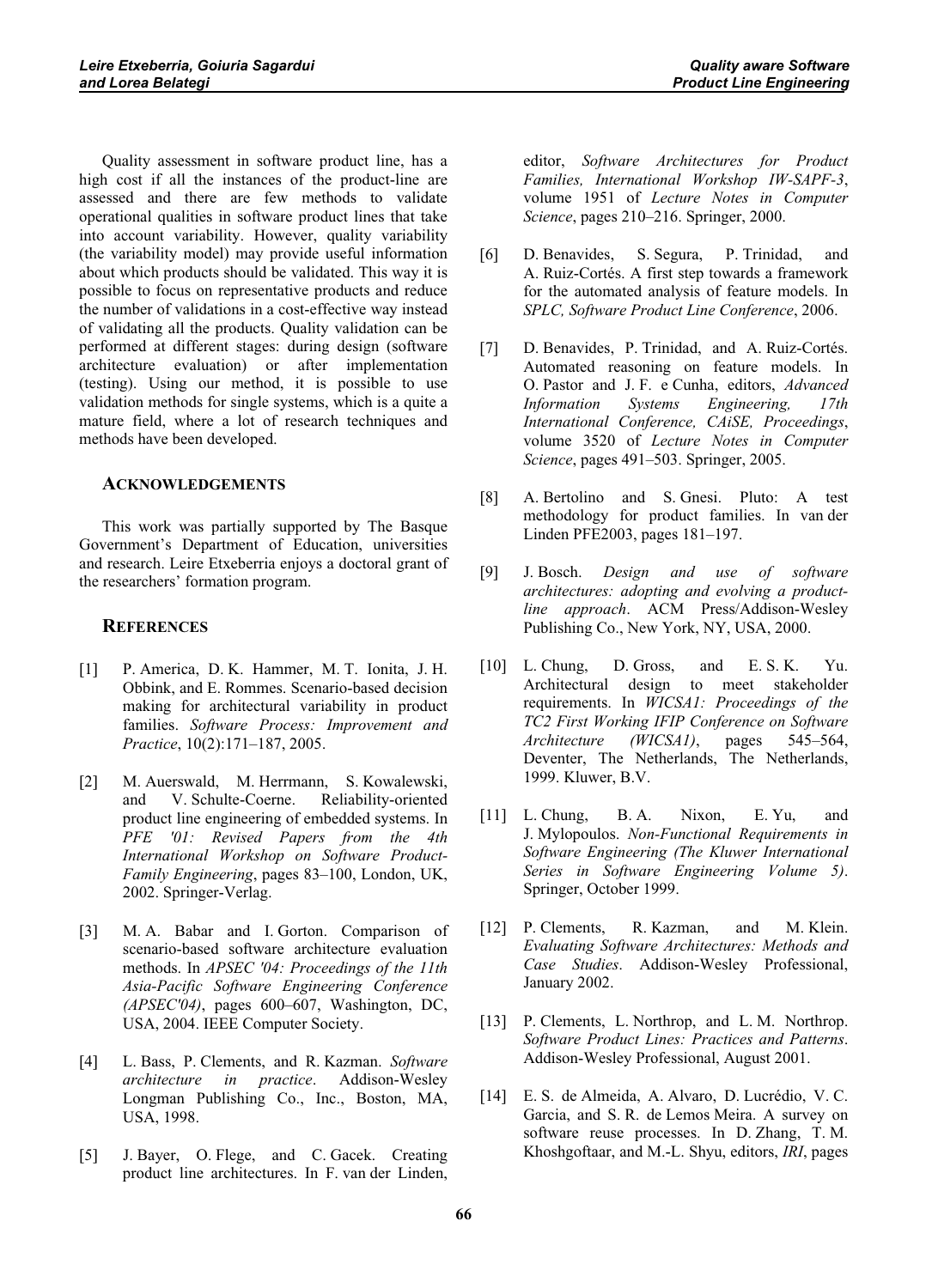66–71. IEEE Systems, Man, and Cybernetics Society, 2005.

- [15] S. Deelstra, M. Sinnema, J. Nijhuis, and J. Bosch. Cosvam: A technique for assessing software variability in software product families. In *ICSM '04: Proceedings of the 20th IEEE International Conference on Software Maintenance*, pages 458–462, Washington, DC, USA, 2004. IEEE Computer Society.
- [16] L. Dobrica and E. Niemela;. A survey on software architecture analysis methods. *IEEE Trans. Softw. Eng.*, 28(7):638–653, 2002.
- [17] T. J. Dolan. *Architecture Assessment of Information-System Families: a practical perspective*. PhD thesis, Tech. Univ. Eindhoven, Netherlands, 2001.
- [18] L. Etxeberria and G. Sagardui. Product-line architecture: New issues for evaluation. In J. H. Obbink and K. Pohl, editors, *9th International Conference on Software Product Lines, SPLC, Proceedings*, volume 3714 of *Lectures Notes in Computer Science*, pages 174–185. Springer, 2005.
- [19] L. Etxeberria, G. Sagardui, and L. Belategi. Modelling variation in quality attributes. In K. Pohl, P. Heymans, K.-C. Kang, and A. Metzger, editors, *First International Workshop on Variability of Software-Intensive Systems (VaMos 2007)*, volume Lero Technical report 2007-1. Lero, 2007.
- [20] S. Ferber, P. Heidl, and P. Lutz. Reviewing product line architectures: Experience report of atam in an automotive context. In *PFE '01: Revised Papers from the 4th International Workshop on Software Product-Family Engineering*, pages 364–382, London, UK, 2002. Springer-Verlag.
- [21] B. P. Gallagher. Using the architecture tradeoff analysis method to evaluate a reference architecture: A case study. Technical Report CMU/SEI-2000-TN-007, SEI, 2000.
- [22] G. C. Gannod and R. R. Lutz. An approach to architectural analysis of product lines. In *ICSE '00: Proceedings of the 22nd international conference on Software engineering*, pages 548– 557, New York, NY, USA, 2000. ACM Press.
- [23] B. González-Baixauli, J. C. S. do Prado Leite, and J. Mylopoulos. Visual variability analysis for goal models. In *12th IEEE International Conference on Requirements Engineering (RE)*, pages 198– 207. IEEE Computer Society, 2004.
- [24] B. Graaf, H. van Dijk, and A. van Deursen. Evaluating an embedded software reference architecture " industrial experience report ". In *CSMR '05: Proceedings of the Ninth European Conference on Software Maintenance and Reengineering*, pages 354–363, Washington, DC, USA, 2005. IEEE Computer Society.
- [25] IEEE. Ieee standard 1061-1992. ieee standard for a software quality metrics methodology, 1993.
- [26] A. Immonen. *Software Product Lines, Research Issues in Engineering and Management*, chapter A Method for Predicting Reliability and Availability at the Architecture Level, pages 373– 422. Springer, 2006.
- [27] A. Immonen and E. Niemelä. Survey of reliability and availability prediction methods from the viewpoint of software architecture. *Softw Syst Model (2008)*, 7:49–65, 2008.
- [28] M. T. Ionita, D. K. Hammer, and H. Obbink. Scenario-based software architecture evaluation. In *Methods: An Overview, Workshop on Methods and Techniques for Software Architecture Review and Assessment at the International Conference on Software Engineering, Orlando, Florida, USA*, May 2002.
- [29] S. Jarzabek, B. Yang, and S. Yoeun. Addressing quality attributes in domain analysis for product lines. *IEE Proceedings - Software*, 153(2):61–73, 2006.
- [30] R. Kauppinen and J. Taina. Rita environment for testing framework-based software product lines. In P. Kilpeläinen and N. Päivinen, editors, *Proceedings of the Eighth Symposium on Programming Languages and Software Tools (SPLST)*, pages 58–69. University of Kuopio, Department of Computer Science, 2003.
- [31] R. Kolb, J. D. McGregor, and D. Muthig, editors. *First International Workshop on Quality Assurance in Reuse Contexts (QUARC)*, IESE-Report No. 096.04/E. Fraunhofer IESE, August 2004.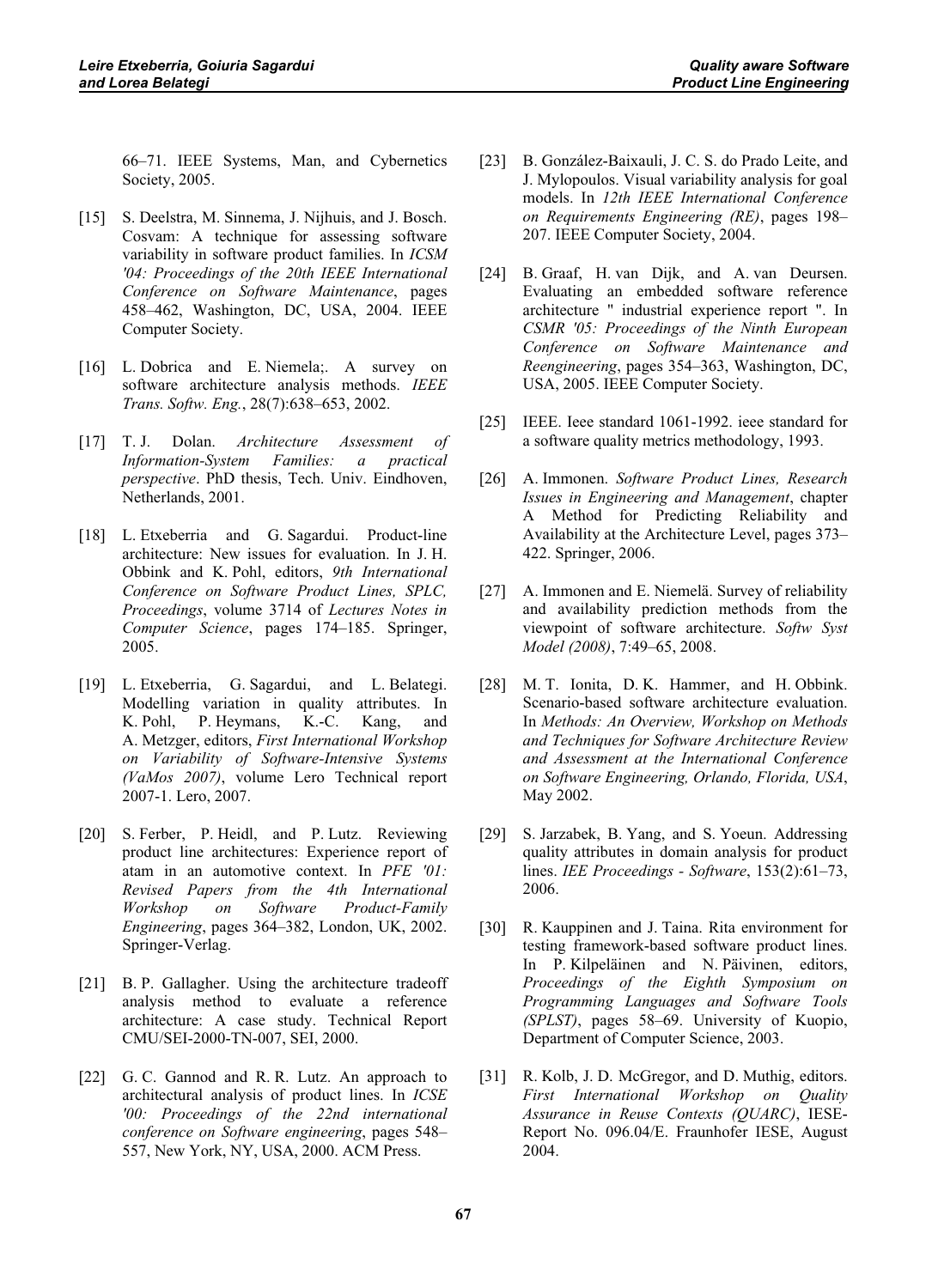- [32] R. Kolb, J. D. McGregor, and D. Muthig. Introduction to quality assurance in reuse contexts. In *First International Workshop on Quality Assurance in Reuse Contexts (QUARC)*, 2004.
- [33] R. Kolb and D. Muthig, editors. *First eWorkshop on Quality Assurance for Software Product Lines: Strategic Issues*, IESE-Report No. 013.05/E. Fraunhofer IESE, January 2005.
- [34] M. Korhonen and T. Mikkonen. Assessing systems adaptability to a product family. *J. Syst. Archit.*, 50(7):383–392, 2004.
- [35] J. Kuusela and J. Savolainen. Requirements engineering for product families. In *ICSE '00: Proceedings of the 22nd international conference on Software engineering*, pages 61–69, New York, NY, USA, 2000. ACM Press.
- [36] A. Maccari. Experiences in assessing product family software architecture for evolution. In *ICSE '02: Proceedings of the 24th International Conference on Software Engineering*, pages 585– 592, New York, NY, USA, 2002. ACM Press.
- [37] M. Matinlassi. Comparison of software product line architecture design methods: Copa, fast, form, kobra and qada. In *26th International Conference on Software Engineering (ICSE)*, pages 127–136. IEEE Computer Society, 2004.
- [38] M. Matinlassi, E. Niemelä, and L. Dobrica. Quality-driven architecture design and quality analysis method: A revolutionary initiation approach to a product line architecture. Technical Report VTT-PUBS-456, VTT Electronics, jan 2002.
- [39] J. D. McGregor. Testing a software product line. Technical Report CMU/SEI-2001-TR-022, SEI, dec 2001.
- [40] V. Myllärniemi, T. Männistö, and M. Raatikainen. Quality attribute variability within a software product family architecture. In *Second International conference on Quality of Software Architecture QoSA*, 2006.
- [41] C. Nebut, Y. L. Traon, and J.-M. Jézéquel. *Software Product Lines, Research Issues in Engineering and Management*, chapter System Testing of Product Lines: From Requirements to Test Cases, pages 447–477. Springer, 2006.
- [42] E. Niemelä. Architecture centric software family engineering, product family engineering seminar. Tutorial in 5th Working IEEE/IFIP Conference on Software Architecture (WICSA), 2005.
- [43] E. Niemelä. Quality driven family architecture development. Tutorial in SPLC (Software Product Line Conference), 2005.
- [44] E. Niemelä and M. Matinlassi. Quality evaluation by qada. Tutorial in 5th Working IEEE/IFIP Conference on Software Architecture (WICSA), 2005.
- [45] F. G. Olumofin and V. B. Misic. Extending the atam architecture evaluation to product line architectures. In *WICSA '05: Proceedings of the 5th Working IEEE/IFIP Conference on Software Architecture (WICSA'05)*, pages 45–56, Washington, DC, USA, 2005. IEEE Computer Society.
- [46] K. Pohl and A. Metzger. Software product line testing. *Commun. ACM*, 49(12):78–81, 2006.
- [47] A. Rahman. Metrics for the structural assessment of product line architecture. Master's thesis, School of Engineering, Blekinge Institute of Technology, 2004.
- [48] S. Reis, A. Metzger, and klaus Pohl. A reuse technique for performance testing of software product lines. In P. Knauber, C. Krueger, and T. Trew, editors, *SPLIT 2006 - Third International Workshop on Software Product Line Testing*, volume Computer Science Reports. Mannheim University of Applied Sciences - Computer Science Department, 2006.
- [49] C. Riva and C. D. Rosso. Experiences with software product family evolution. In *IWPSE '03: Proceedings of the 6th International Workshop on Principles of Software Evolution*, page 161, Washington, DC, USA, 2003. IEEE Computer Society.
- [50] M. Sinnema, S. Deelstra, J. Nijhuis, and J. Bosch. Covamof: A framework for modeling variability in software product families. In R. L. Nord, editor, *3rd International Conference on Software Product Lines, SPLC, Proceedings*, volume 3154 of *Lecture Notes in Computer Science*, pages 197–213. Springer, sep 2004.